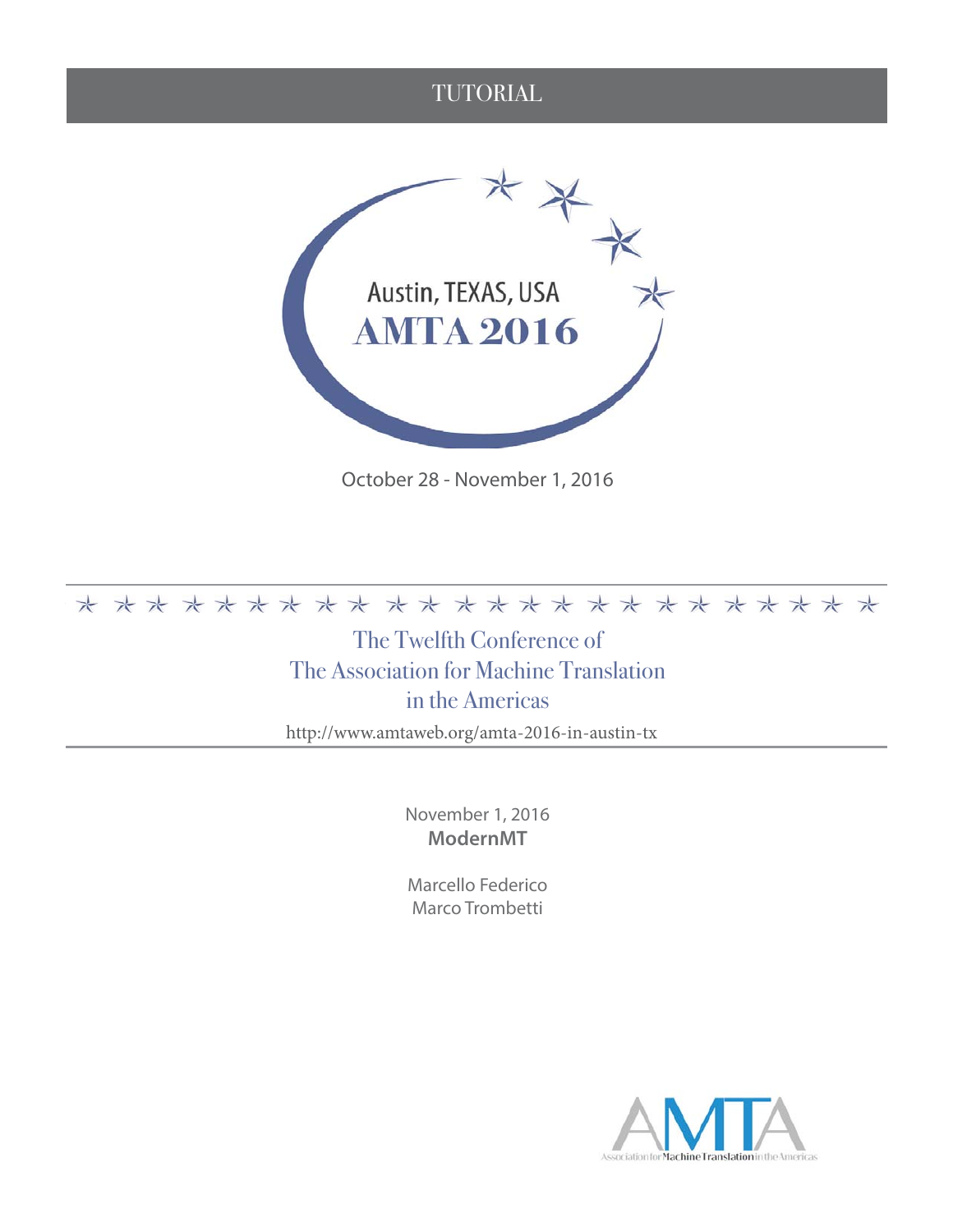

Marcello Federico - FBK, Italy Marco Trombetti - MateCat, Italy Davide Caroselli - Translated, Italy

AMTA - 1 November 2017, Austin, Texas



Machine Translation

 $\overline{\mathbf{B}}$ **G**Translated

**IIIITAUS** THE UNIVERSITY

### Outline

- Introduction + (Marcello, 40 min)
- Development + (Davide, 20 min)
- $\bullet$  Break
- QA and discussion (all, 20 min)
- (Marco & Davide, 70 min) Hands-on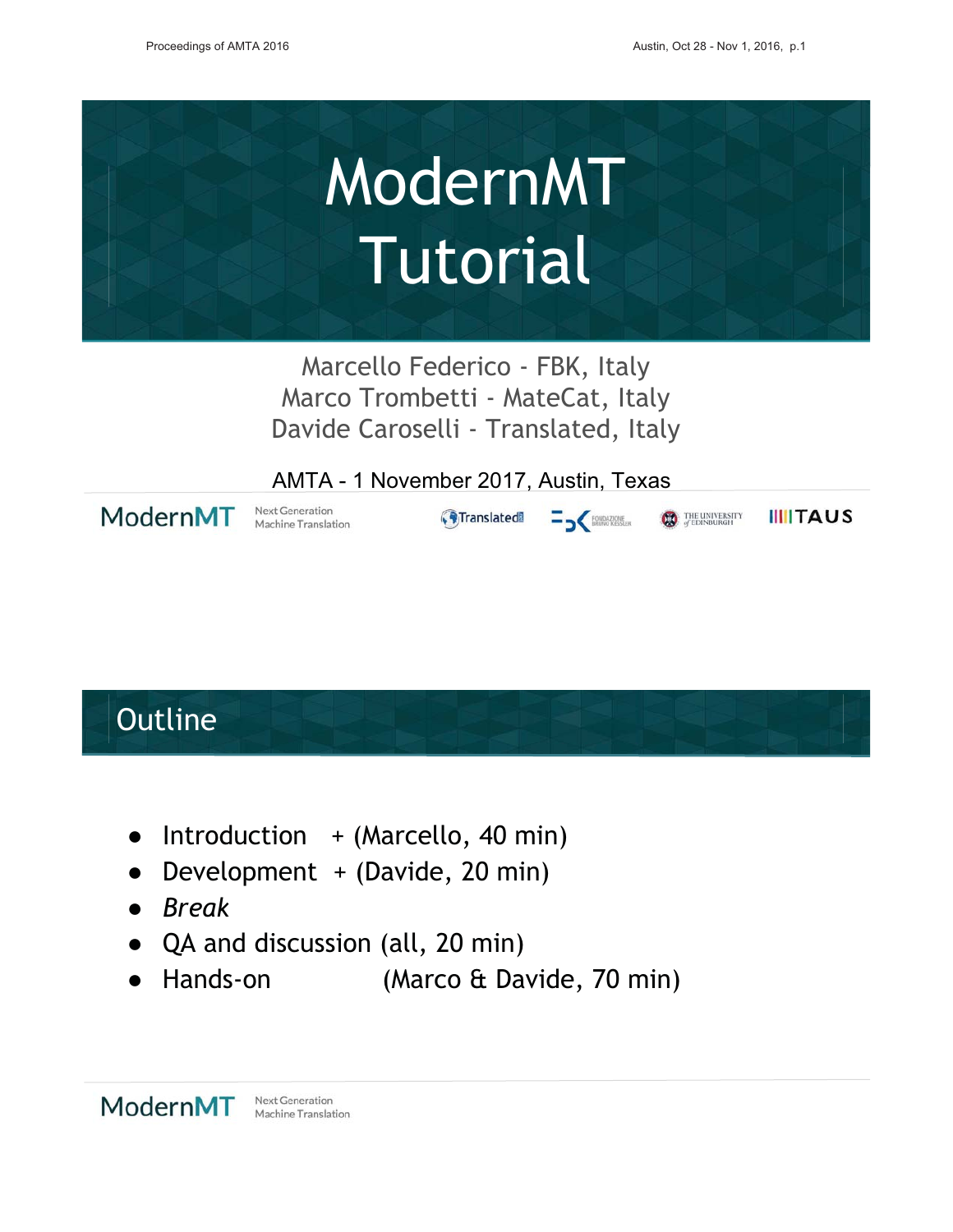

Marcello Federico - FBK, Italy

AMTA - 1 November 2017, Austin, Texas

ModernMT

**Next Generation** Machine Translation

**G**Translated  $=$   $\frac{1}{2}$  for  $\frac{1}{2}$  and  $\frac{1}{2}$  for  $\frac{1}{2}$  and  $\frac{1}{2}$  for  $\frac{1}{2}$  and  $\frac{1}{2}$  and  $\frac{1}{2}$  and  $\frac{1}{2}$  and  $\frac{1}{2}$  and  $\frac{1}{2}$  and  $\frac{1}{2}$  and  $\frac{1}{2}$  and  $\frac{1}{2}$  and  $\frac{1}{2}$  and  $\frac{1}{2$ 

**IIIITAUS CO** THE UNIVERSITY

Translators' pains with MT

#### output is often poor or contextually wrong



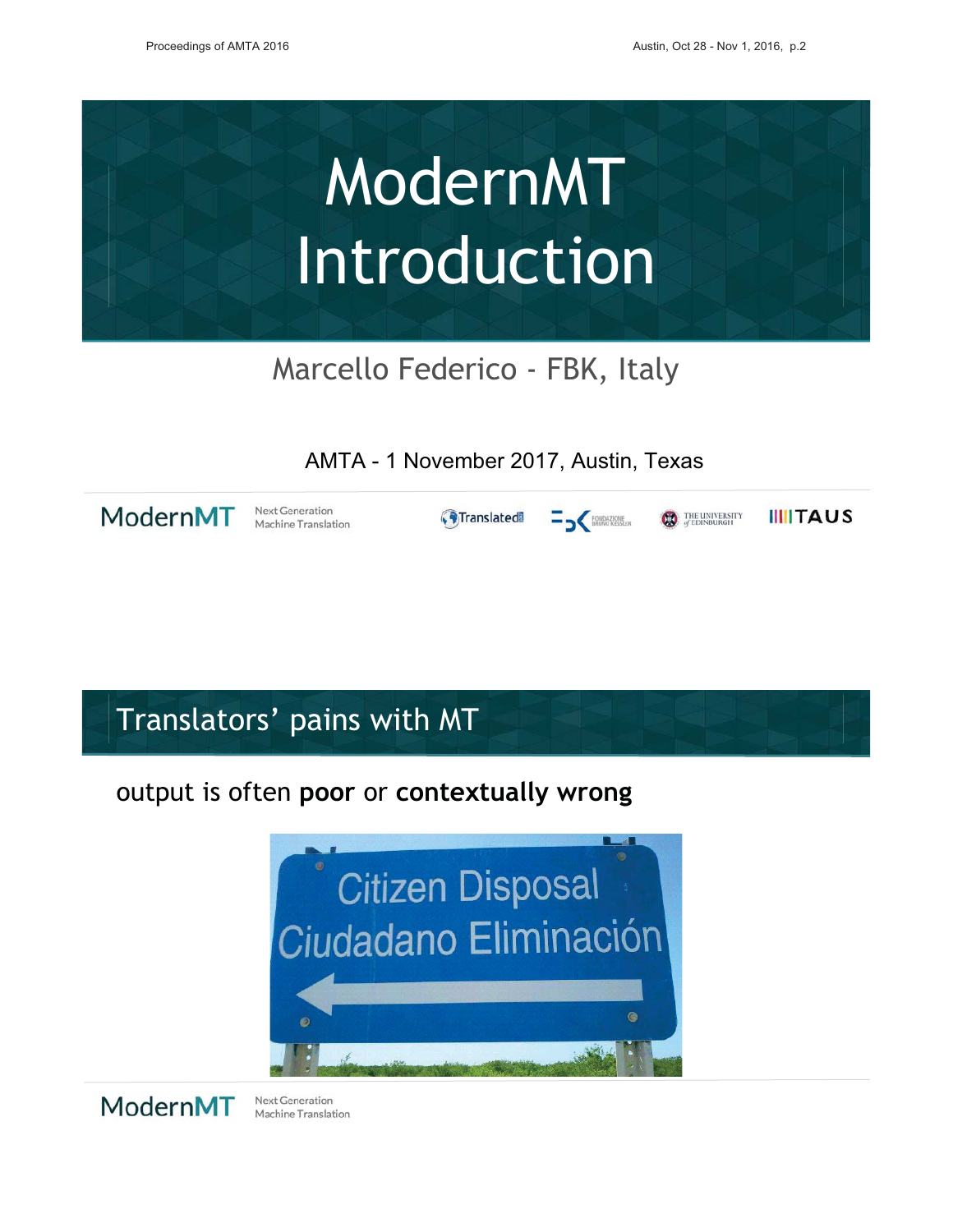### LSP engineers don't laugh either

cumbersome setup of MT lack of training data online MT is too generic





**Next Generation** Machine Translation

# Setting up MT for CAT today

- (1) select TMs
- (1) seteet me<br>(2) collect extra data
- (3) train and evaluate engine  $(8)$  start translating
- (4) doesn't work? back to (2)
- $\dot{S}$ ) apply MT on documents
- (6) create fake TM with MT
- (7) import TMs in CAT tool
- 
- $\check{P}(9)$  adapt engine to new data
- (10) new project? back to (1)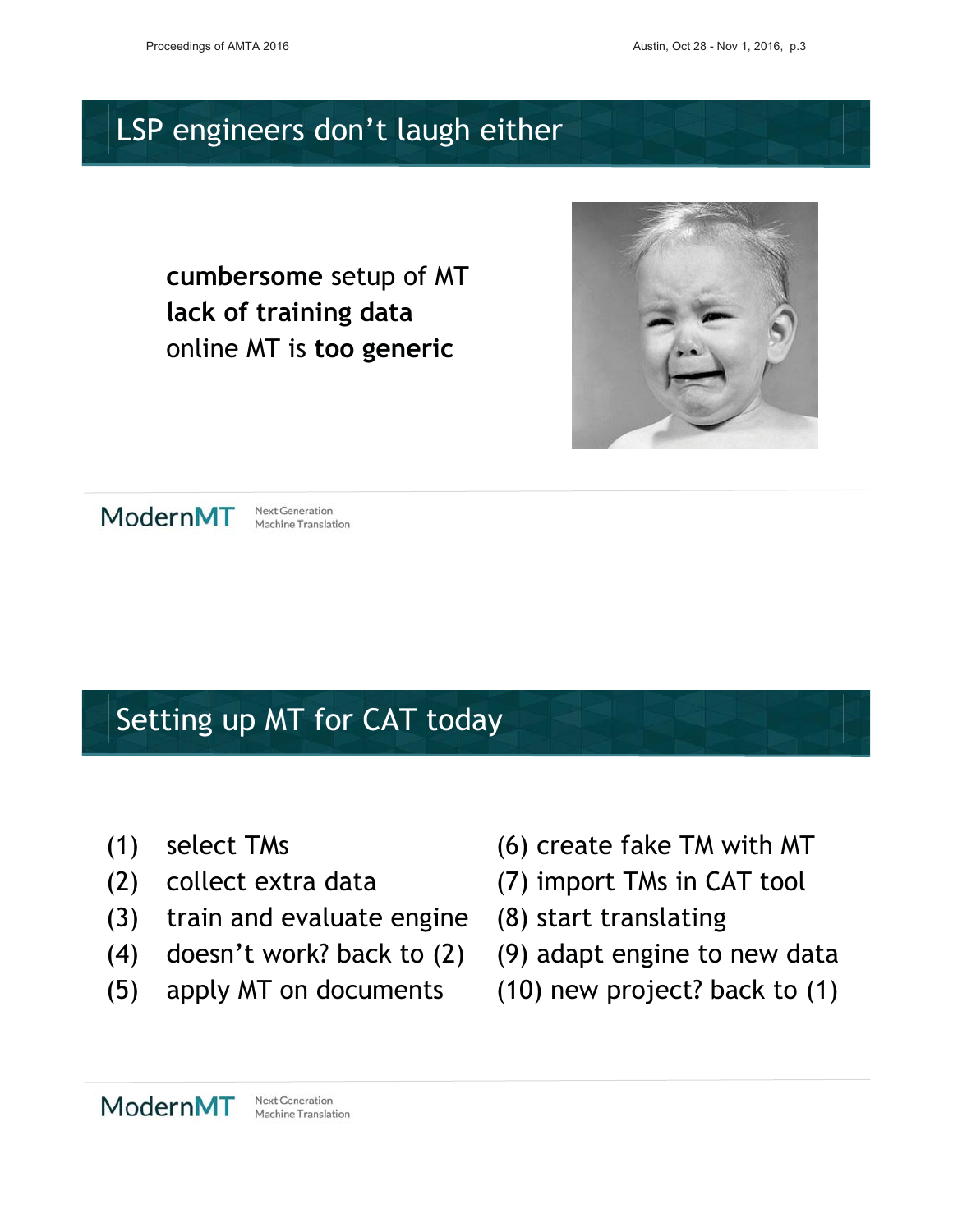### The Modern MT way

- connect your CAT with a plugin  $(1)$
- $(2)$ drag & drop your private TMs
- $(3)$ start translating!





**Next Generation** Machine Translation

### Enhance translator's experience



### **Adaptation from TMs** Learning from corrections



Next Generation Machine Translation 8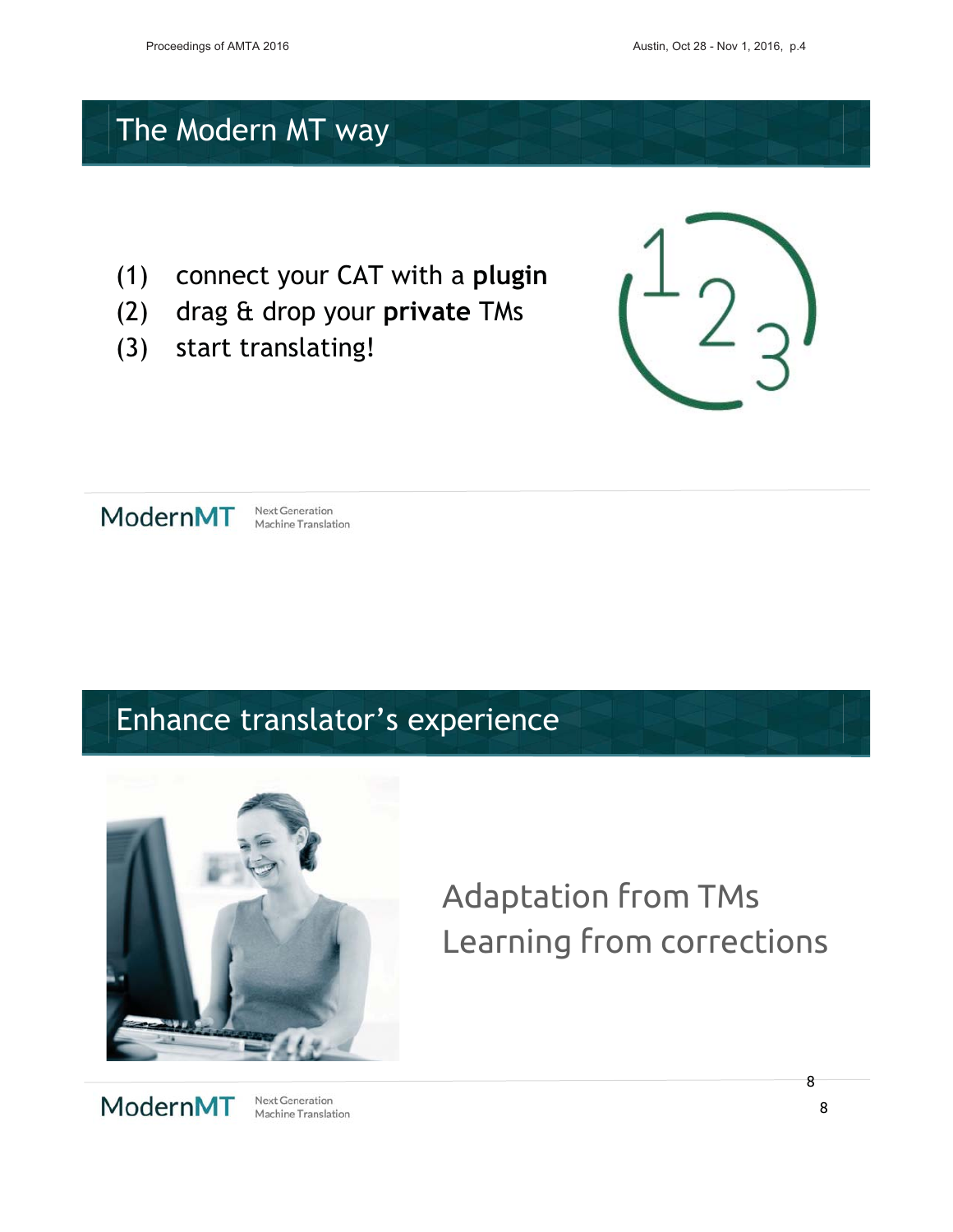## Modern MT in a nutshell

fast training manages context learns from users reales with data and users





Next Generation Machine Translation

### **Team Rucinoss Research Translated FONDAZIONE**



ModernMT

Next Generation Machine Translation

**IIITAUS**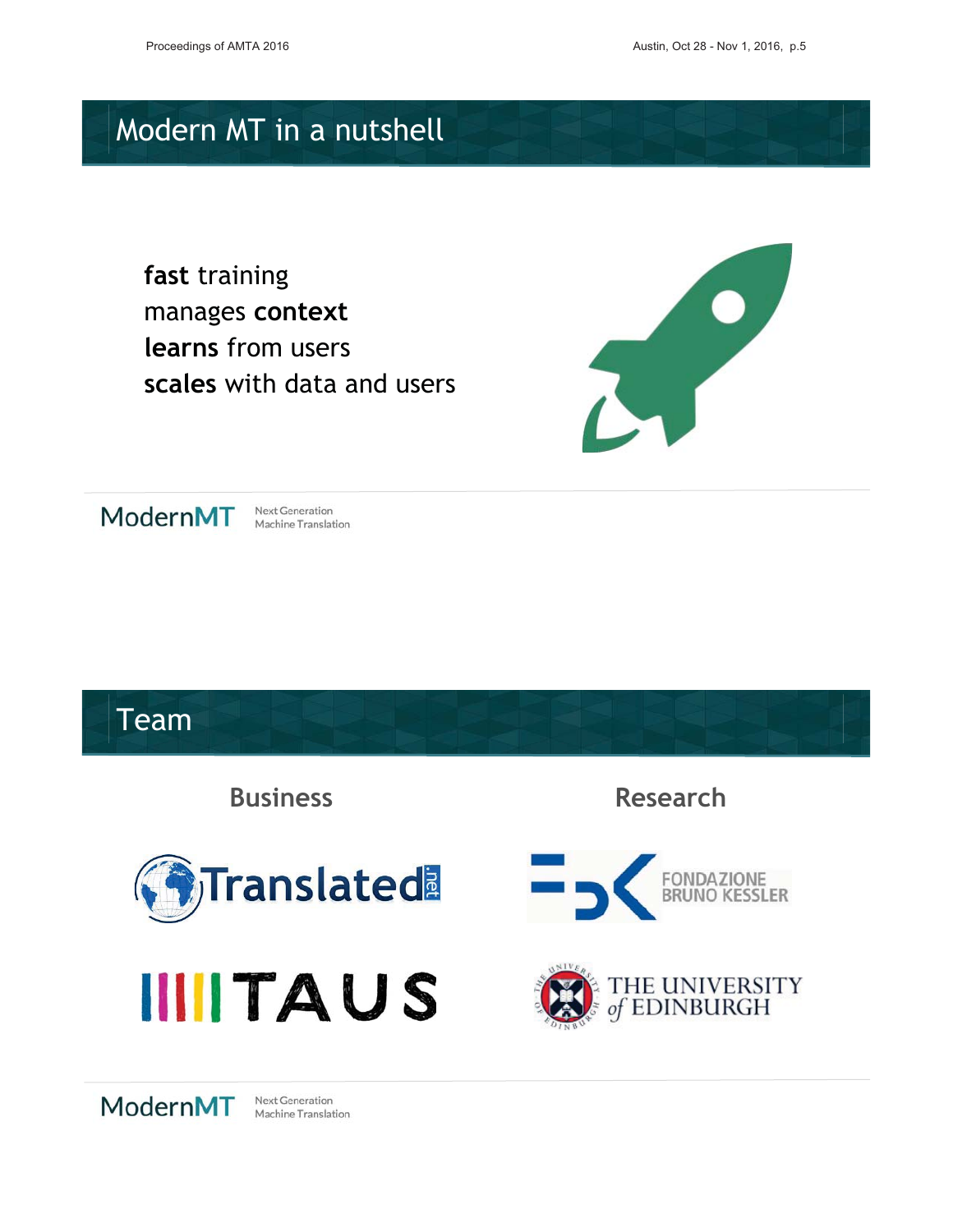# **Acknowledgment**

program: H2020 .<br>type: innovation action funding:  $3M \in$   @9 aaration: 201.<br>grant: 645487





Next Generation Machine Translation

# Fast and easy training

|                   | 尊~<br>$\frac{000}{000}$ $\checkmark$<br>â |           |
|-------------------|-------------------------------------------|-----------|
| Nome              | Data di modifica<br>$\hat{\phantom{a}}$   | Tipo      |
| customer_1044.tmx | 2 marzo 2016 16:42                        | Documento |
| europarl.en       | 2 marzo 2016 16:42                        | Documento |
| europarl.it       | 2 marzo 2016 16:42                        | Documento |
| giga-corpus.it    | 2 marzo 2016 16:42                        | Documento |
| wikipedia.en      | 2 marzo 2016 16:42                        | Documento |
| wikipedia.it      | 2 marzo 2016 16:42                        | Documento |
|                   |                                           |           |
|                   |                                           |           |
|                   |                                           |           |

### and the set of the set the set to set to the set of the set of the set of the set of the set of the set of the set of the set of the set of the set of the set of the set of the set of the set of the set of the set of the s

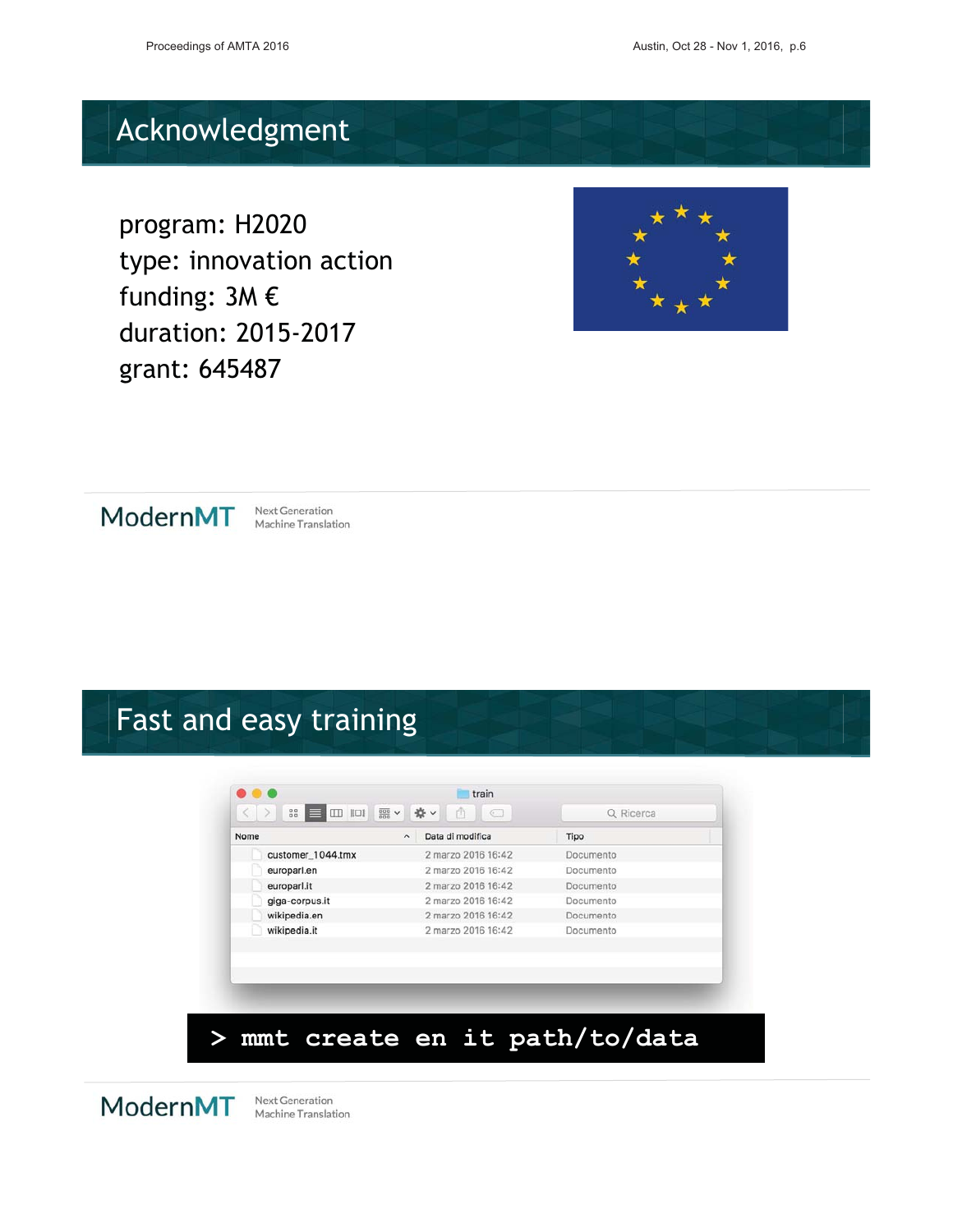#### Prototype - Fast training

### Training takes 30s for a 1M word TM

### **MMT** is 12x time faster than std Moses





Machine Translation

#### Context aware translation

**TEXT1** 

We're going out. party

**TRANSLATION** 

**Nous sortons.** fête



Machine Translation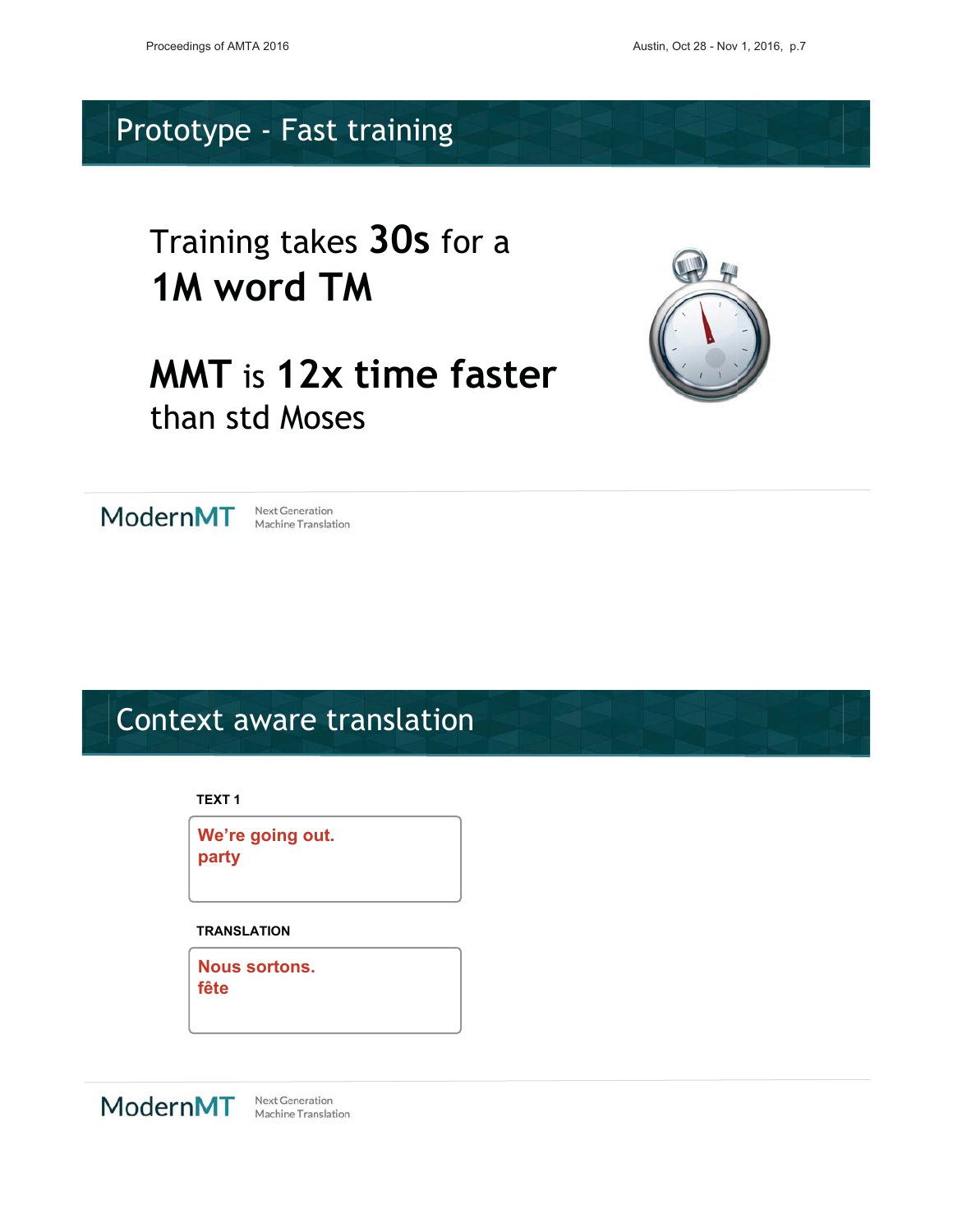# **Context aware translation**

| <b>TEXT1</b>         | TEXT <sub>2</sub>           |
|----------------------|-----------------------------|
| We're going out.     | We approved the law.        |
| party                | party                       |
| <b>TRANSLATION</b>   | <b>TRANSLATION</b>          |
| <b>Nous sortons.</b> | Nous avons approuvé la loi. |
| fête                 | parti                       |



# **Context aware translation**

|                                                    | <b>SENTENCE</b>    |                     |  |
|----------------------------------------------------|--------------------|---------------------|--|
|                                                    | party              |                     |  |
|                                                    | <b>CONTEXT</b>     | <b>CONTEXT</b>      |  |
|                                                    | We are going out.  | We approved the law |  |
|                                                    |                    |                     |  |
|                                                    | <b>TRANSLATION</b> | <b>TRANSLATION</b>  |  |
|                                                    | fête               | parti               |  |
| Next Generation<br>ModernMT<br>Machine Translation |                    |                     |  |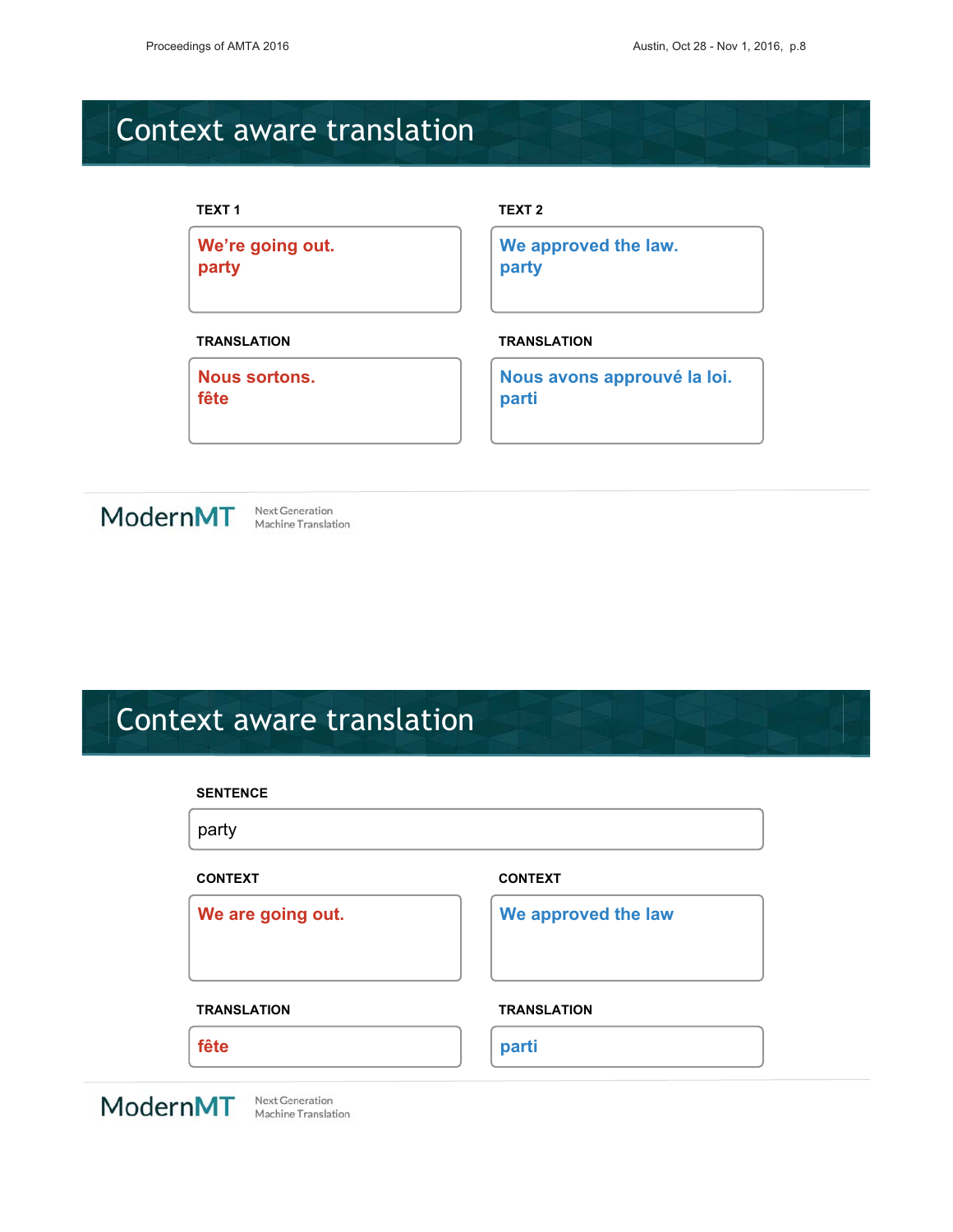### **REST API**

#### GET /translate?q=party&context=We+approved+the+law



ModernMT

Next Generation Machine Translation

### learning from users



#### machine

- -> supports the user
- -> improves over time

#### human

- -> keeps her workflow
- -> is an unaware trainer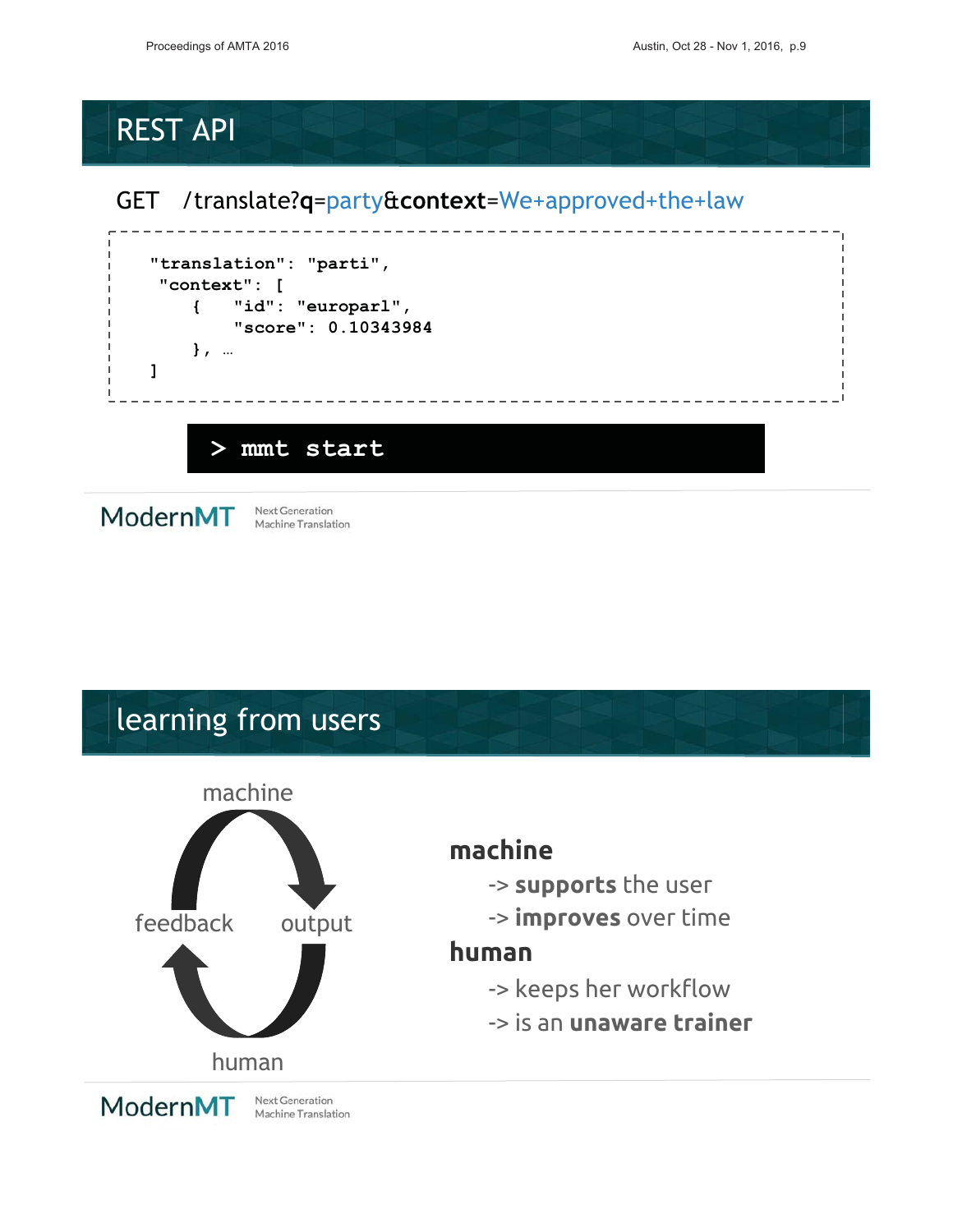# incremental learning



#### goal

- -> correct recurring MT errors
- -> keep **svstem** up-to-date

#### **features**

- -> **adapt** to user/domain
- -> **real-time** processing

19

# **Enhanced text processing**

- $\overline{\phantom{a}}$ • More supported languages
- $\overline{\phantom{a}}$ • Faster processing
- $\bullet$ Simpler to use
- $\bullet$ • Tags and **XML** management
- $\bullet$ • Localization of expressions
- $\bullet$ • TM cleaning

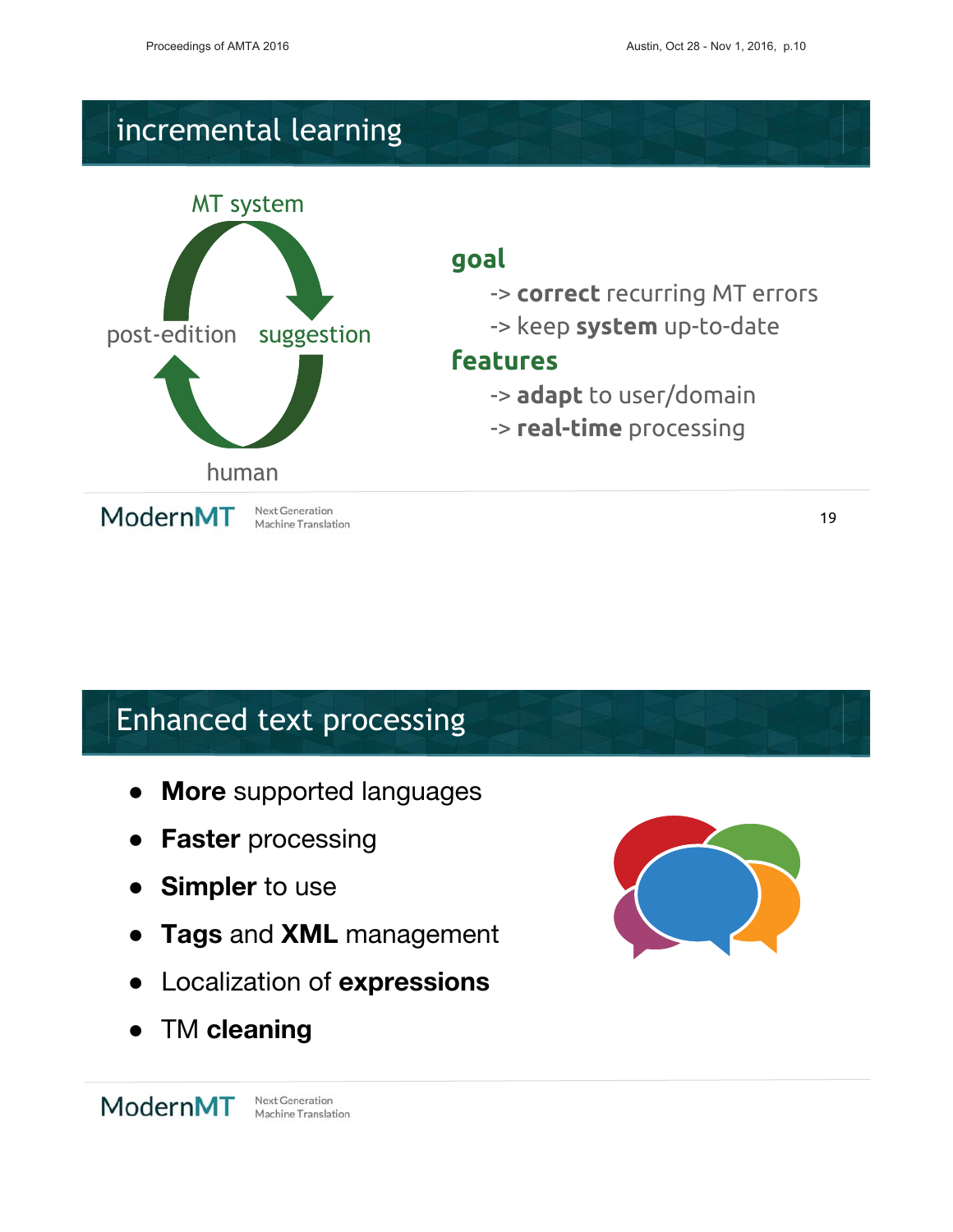#### Prototype (March 2016)



**Benchmark 1.1** - No XML tags

**MMT** outperformed generic Moses by >2 BLEU points 12x faster training

Speed: 1.7sec/segm

#### Prototype (March 2016)



#### **Benchmark 1.1**

A/B testing vs GT: ~ 300 rnd segments

~ 3 judges

Distance doubled, from 8% to 16%!

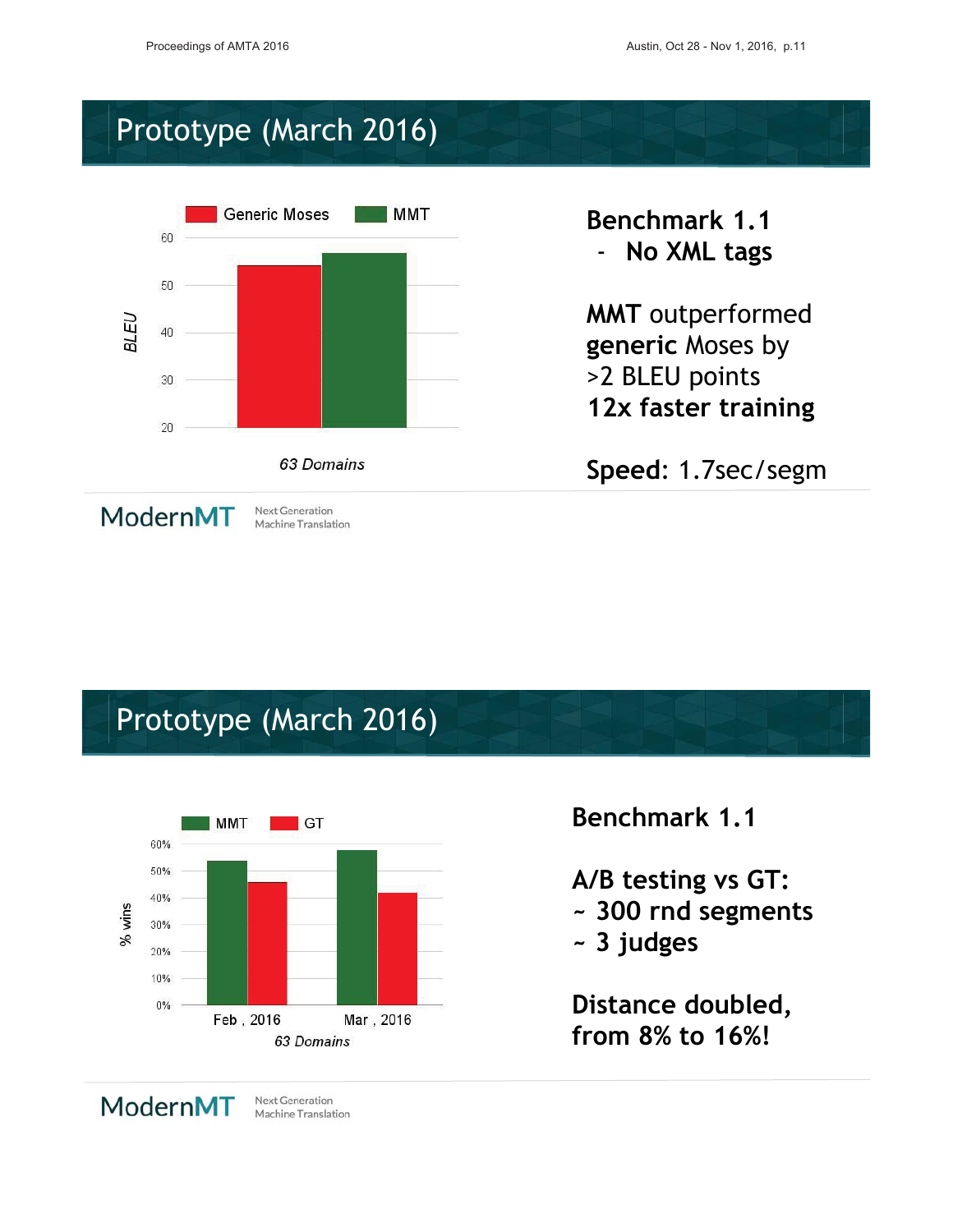# Core Technology



## $T$ oday: Dhraso-basod  $MT$

Machine Translation

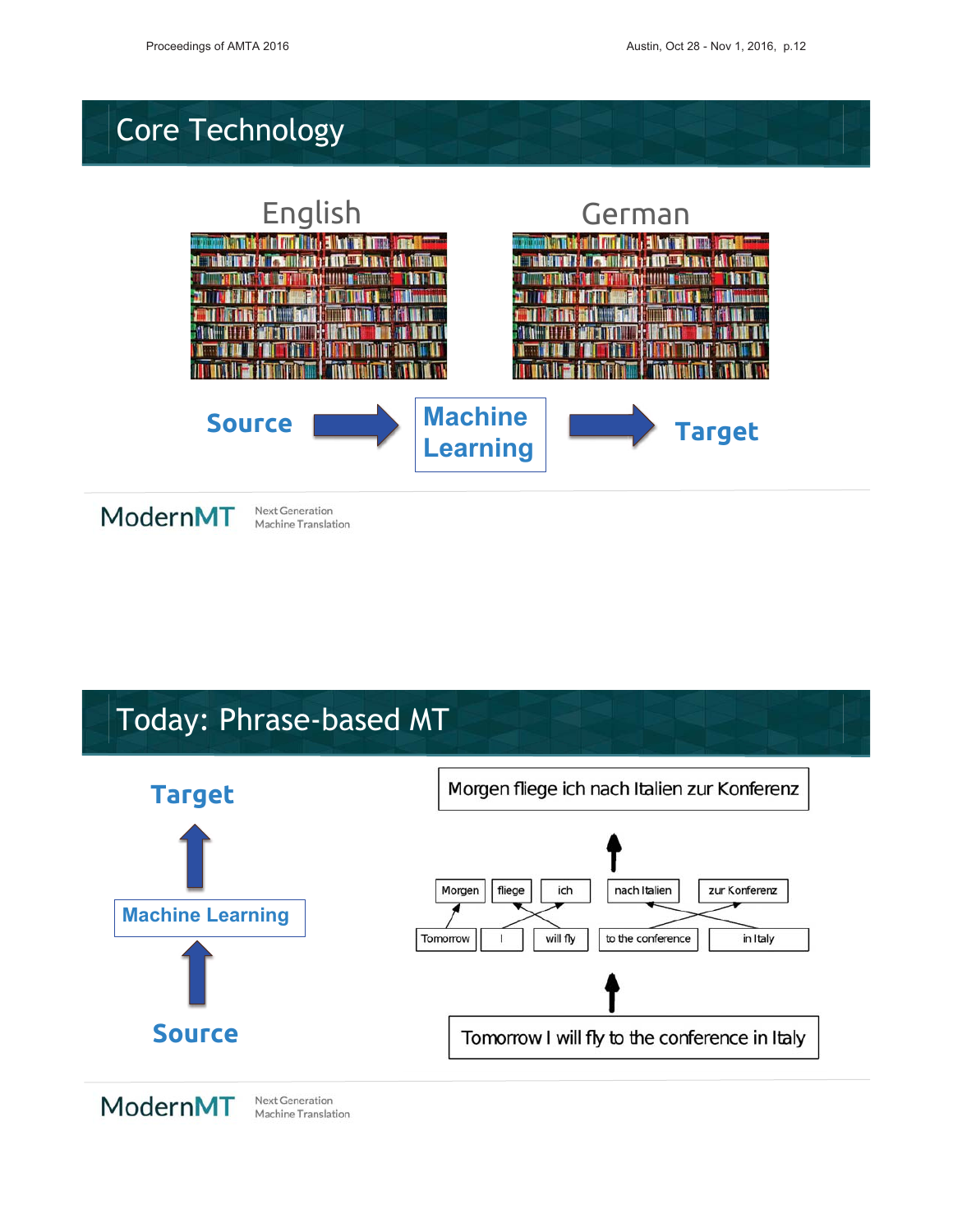### Tomorrow: Neural MT (2017)



### Phrase-based versus Neural MT

PBMT has dominated for about 20 years  $\Box$ 

- NMT started to outperform PBMT in 2015
- NMT is now taking over PBMT in research  $\Box$

|                          | <b>PBMT</b>          | <b>NMT</b>          |
|--------------------------|----------------------|---------------------|
| Computational cost       | 0.80\$/hour (CPU-16) | 0.70\$/hour (GPU-1) |
| Training time (100Mw)    | few hours            | 1 week              |
| <b>Adaptation (1Mw)</b>  | $< 1$ min            | hours               |
| <b>Translation speed</b> | $455$ w/s            | $409$ w/s           |
| Translation quality      |                      | + 5-25% BLEU        |

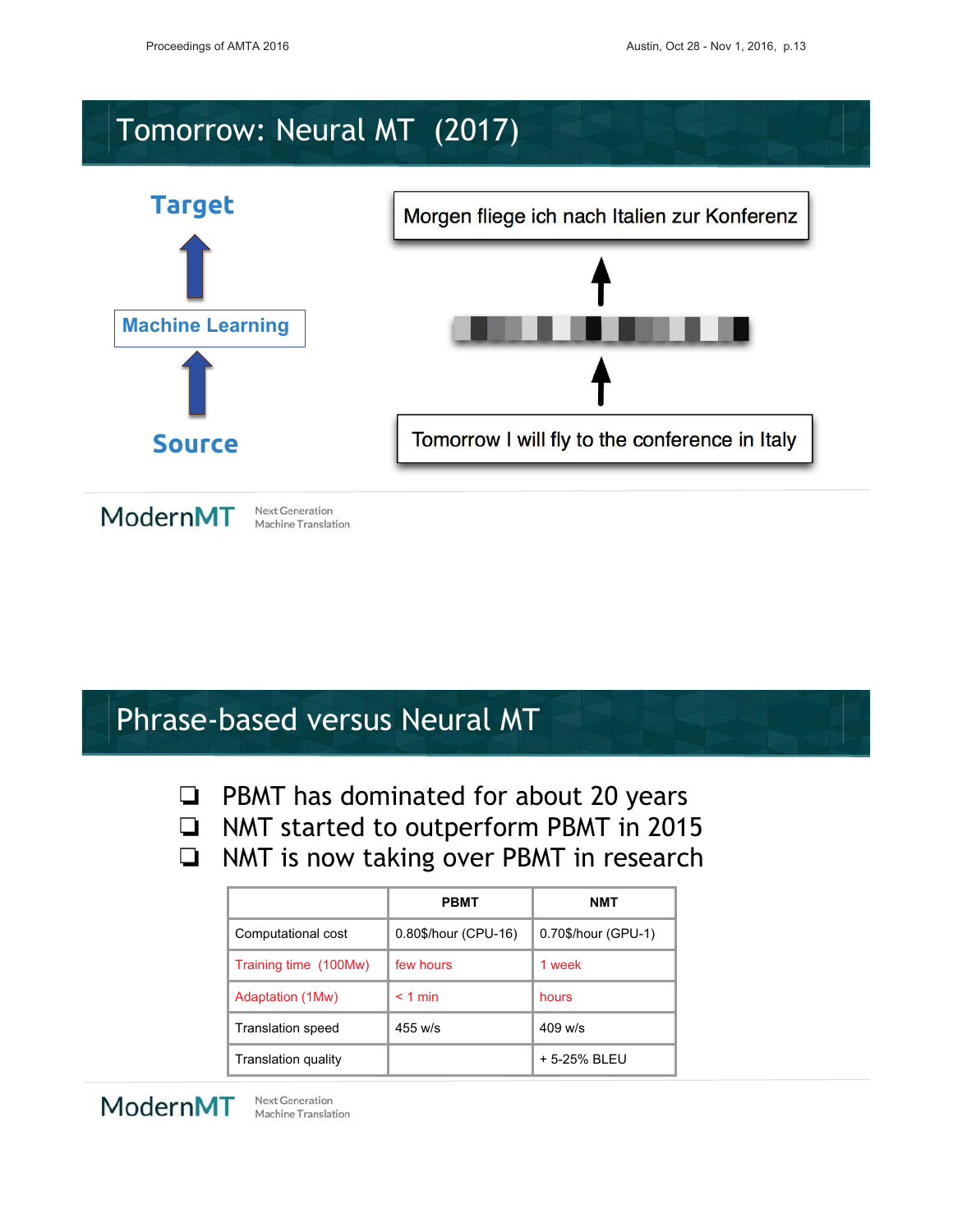#### Phrase-based versus Neural MT



Machine Translation

Task: United Nations Parallel Corpus v1.0.

#### Source:

M. Junczys-Dowmunt, T. Dwojak, H. Hoang, Is Neural Machine Translation Ready for Deployment? A case Study on 30 Translation Direction, arXiv. 11 Oct 2016.

#### ModernMT

#### Roadmap



ModernMT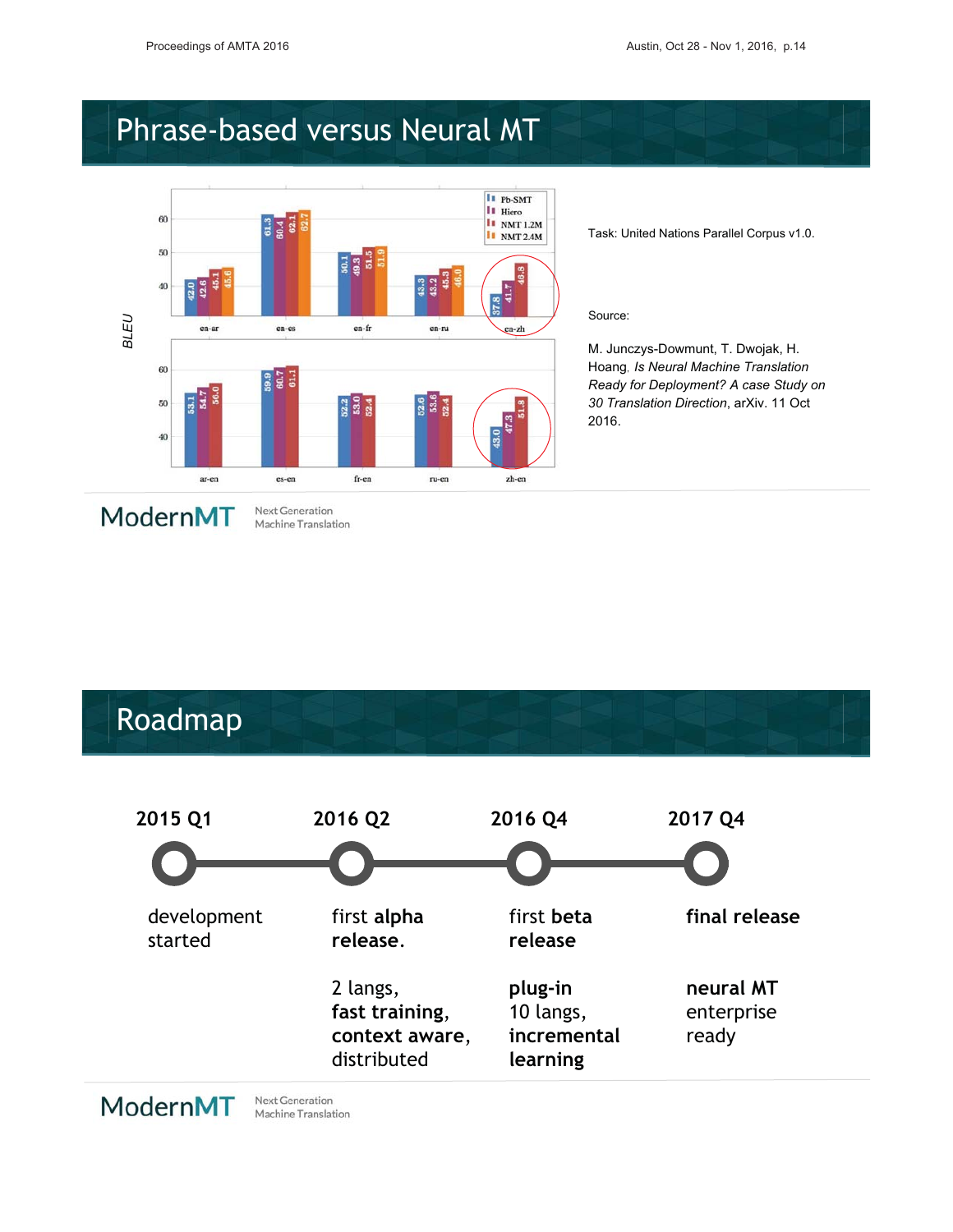#### Did I mention that MMT will be free?

**LGPL/Apache licences** new core technology no licensing



### github.com/ModernMT/MMT



**Next Generation** Machine Translation

Conclusion

# Modern MT

big data, context aware, enterprise

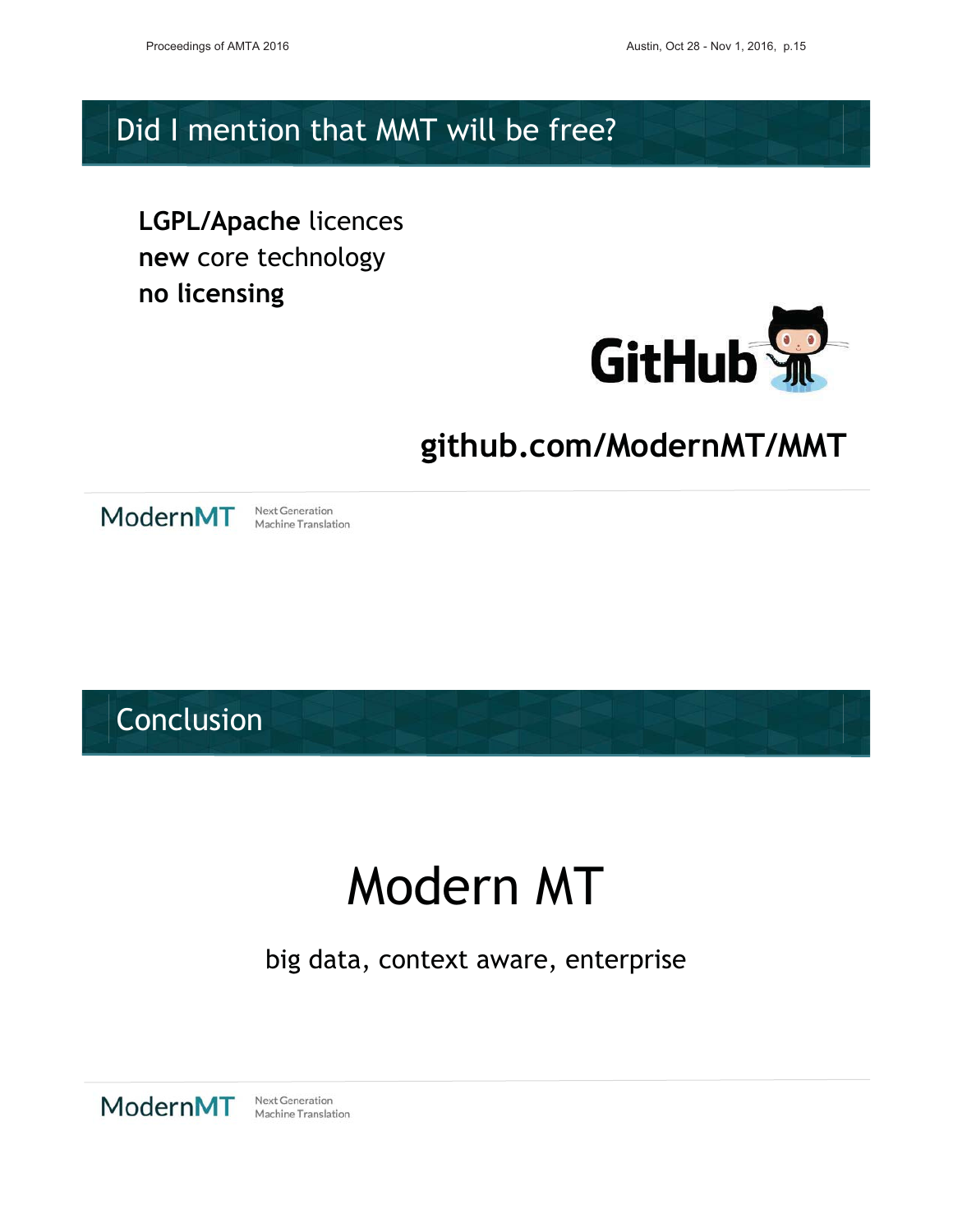### **Thank You**

# Project website: www.ModernMT.eu



# github.com/ModernMT/MMT



Next Generation Machine Translation

# Outline

- Introduction + (Marcello, 40 min)
- Development + (Davide, 20 min)
- Break
- QA and discussion (all, 20 min)
- $\bullet$  Hands-on (Marco & Davide, 70 min)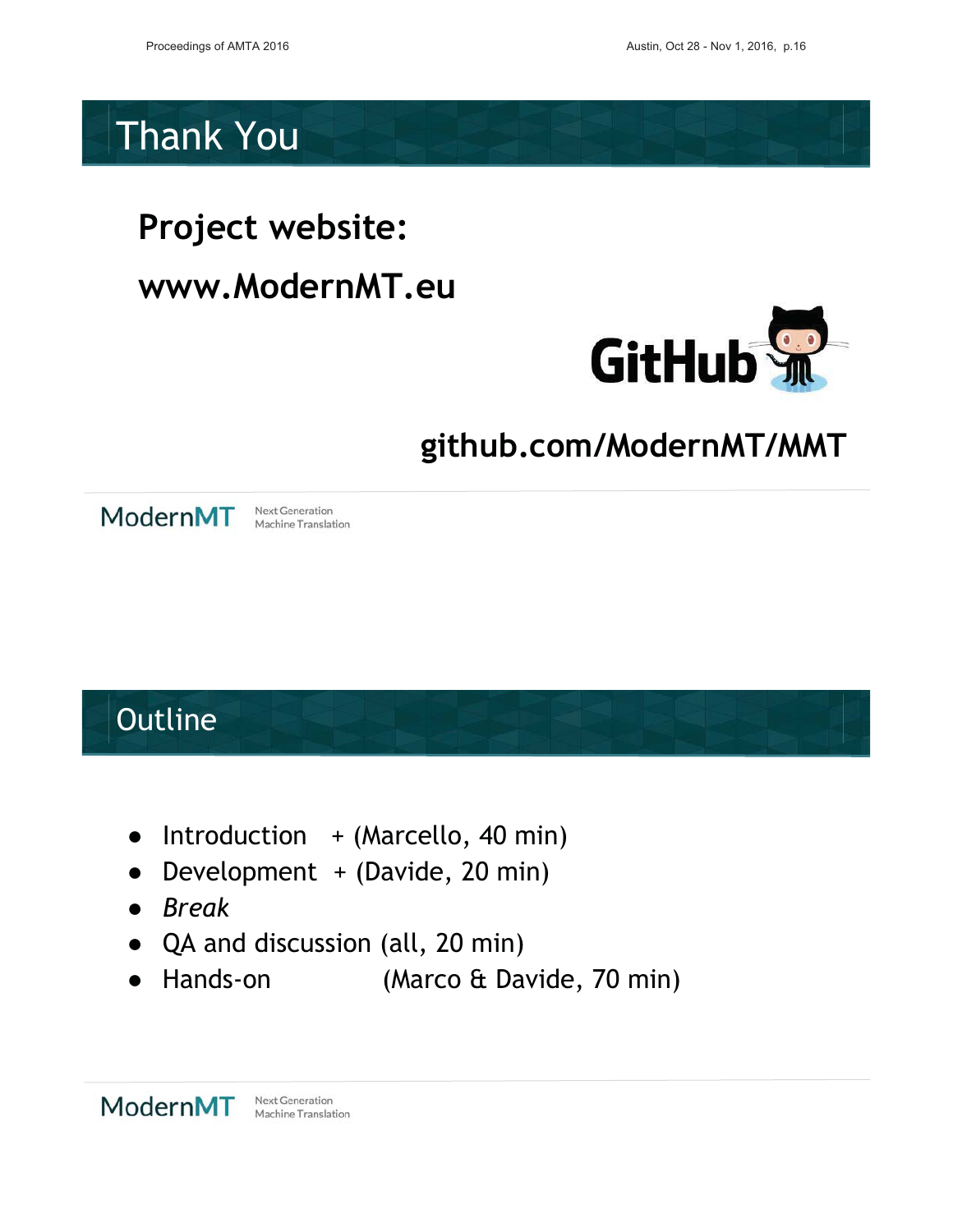

### Davide Caroselli - Translated, Italy

#### 1 November 2016 - Austin, Texas

ModernMT

**Next Generation** Machine Translation

**G**Translated  $=$   $\frac{1}{2}$  for the value of  $\frac{1}{2}$ 

**IIIITAUS D** THE UNIVERSITY

### The Modern MT way

- (1) connect your CAT with a plugin
- drag & drop your private TMs  $(2)$
- $(3)$ start translating!



ModernMT **Next Generation** Machine Translation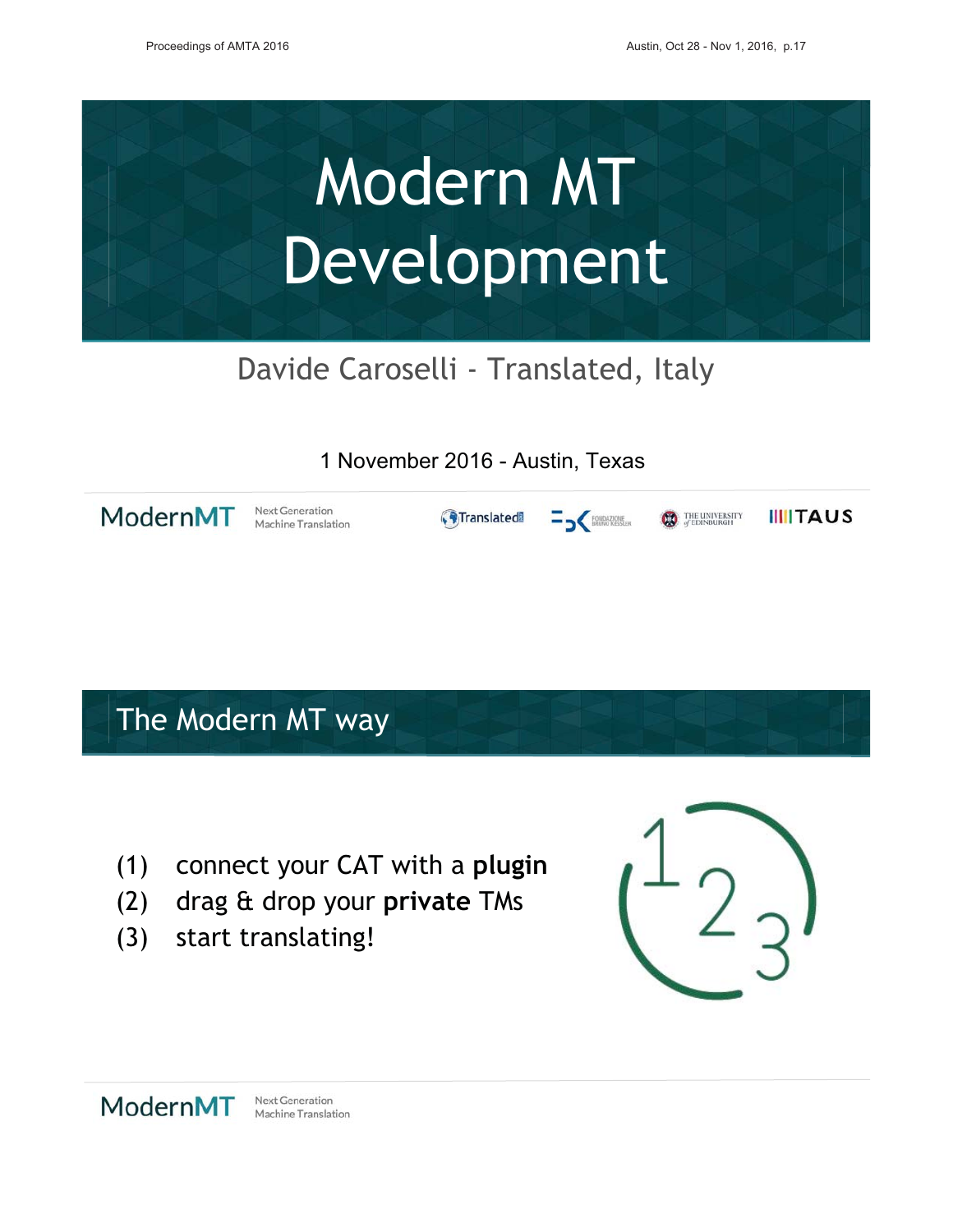## Modern MT in a nutshell

fast training manages context learns from users reales with data and users





Next Generation Machine Translation



# **Modern MT** core components

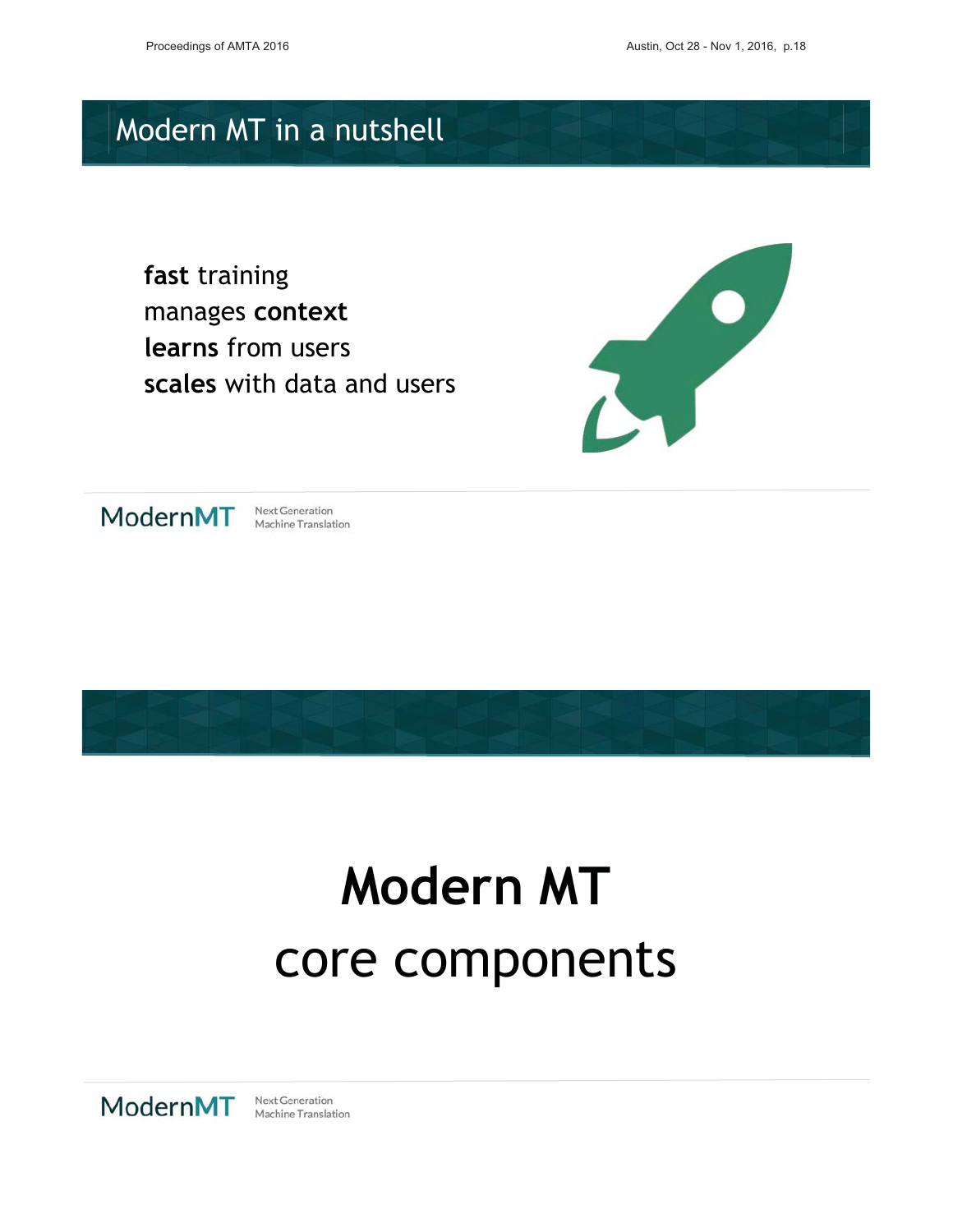### **Overall Architecture**





Next Generation Machine Translation

### **Word Alignment**

Object oriented re-implementation of FastAlign

Multithreading

Incremental training

| $Giza++$         | FastAlign++                |
|------------------|----------------------------|
| 48,000 sec       | $2,800$ sec (17x speed up) |
| <b>19.3 BLEU</b> | 18.9 BLEU (-0.4 loss)      |

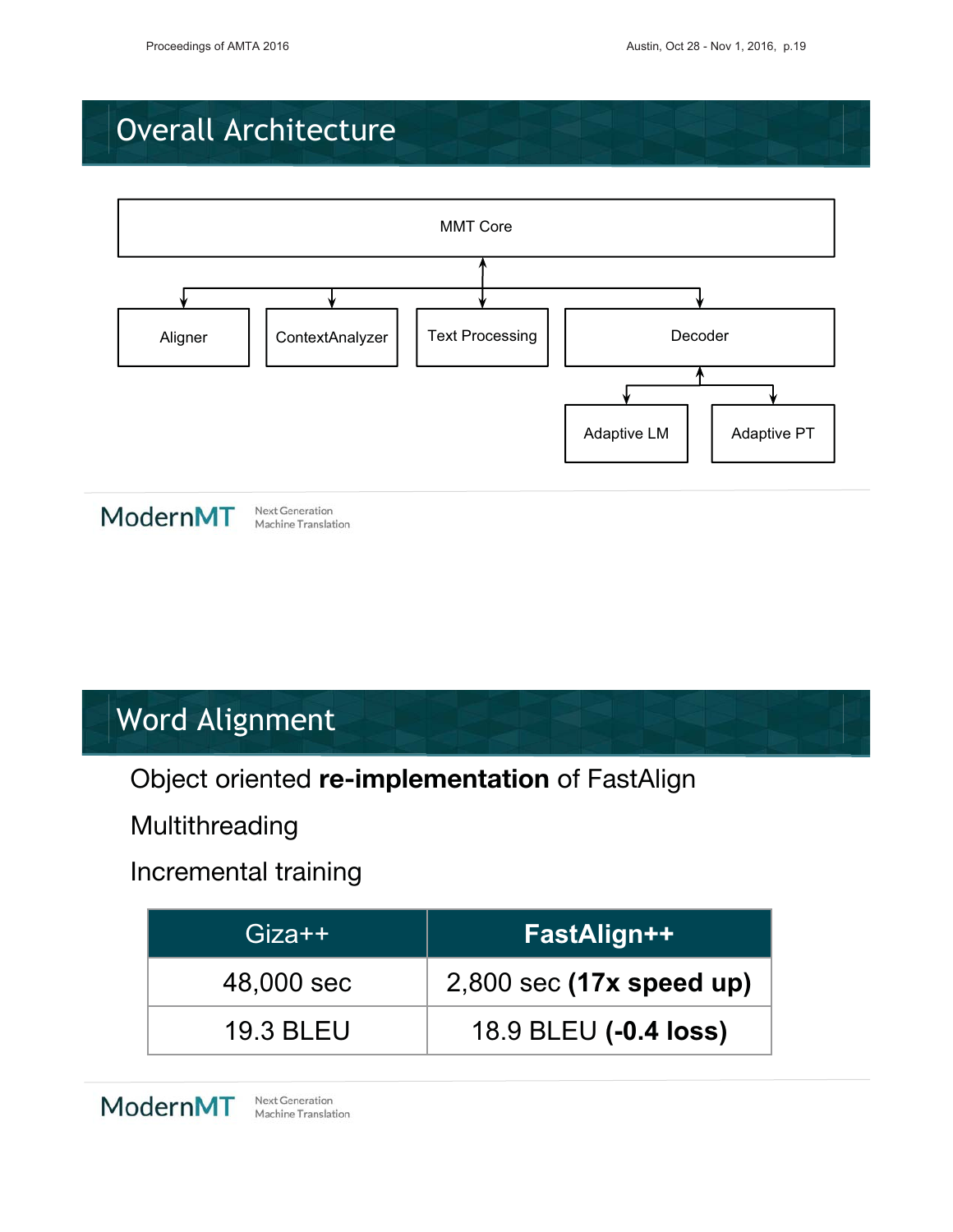# **Context Analyzer**



- $\overline{\phantom{a}}$ • Analyze the input text dokenization. stop words)
- $\overline{\phantom{a}}$ • Retrieves best matching TMs
- $\overline{\phantom{a}}$ • Computes matching score

#### ModernMT

ModernMT

# Adaptive Phrase Table

Next Generation Machine Translation

**Next Generation** Machine Translation



#### • Suffix array indexed with TMs

- $\bullet$  Phrase table is built on the fly by sampling from the SA
- Phrases of TMs with highest weights sampled first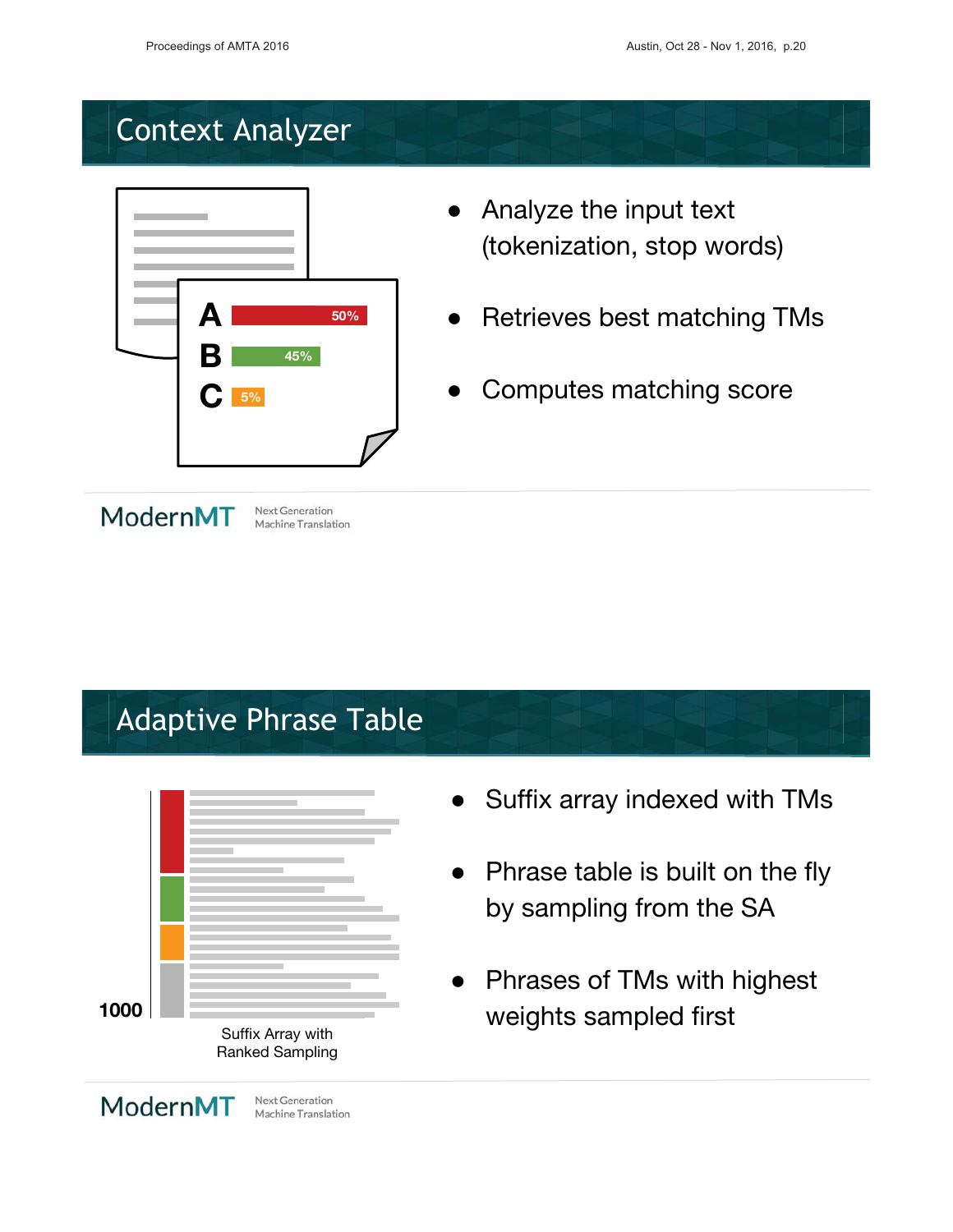# Adaptive Language Model





**Next Generation** Machine Translation



# **Modern MT** cool foatures

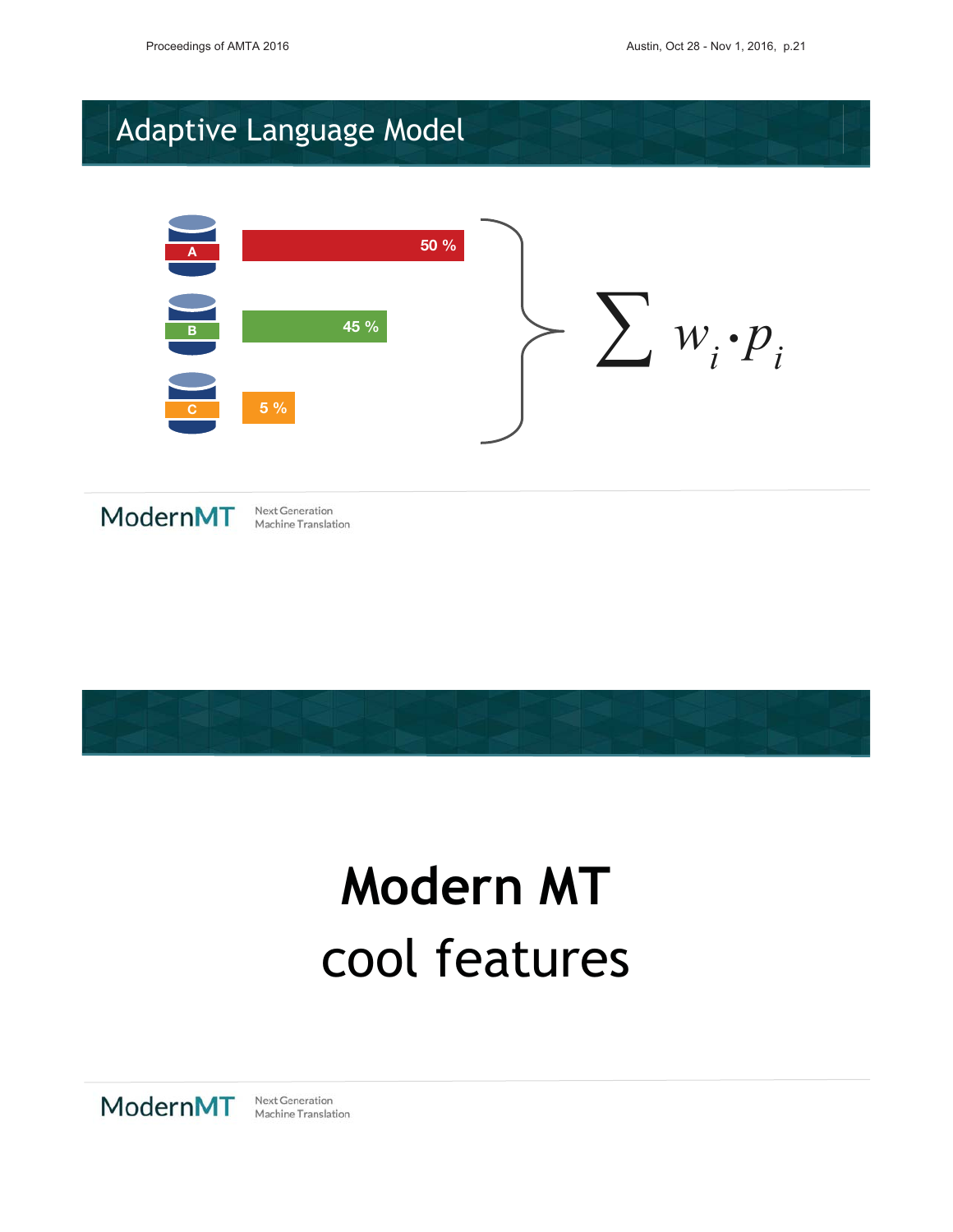#### **Cool features**

- **Fast processing**
- Integrated in the translation process
- 45 languages tokenizer
- **Automatic TMs cleaning**
- **Built-in expression localizer**
- Tag projector for automatic placement of XML tags

ModernMT

**Next Generation** Machine Translation

### **Word Tokenizer**

One interface to 8 open-source tokenizers

#### including re-implementation of Moses tokenizer

|                  | <b>Moses Perl Tokenizer</b> | <b>MMT Tokenizer</b> |
|------------------|-----------------------------|----------------------|
| <b>Languages</b> | 21                          | $45 (+24)$           |
| Speed*           | 17 $k$ w/s                  | 340k w/s (x20)       |

\* 4 CPU, 83M word English corpus

ModernMT

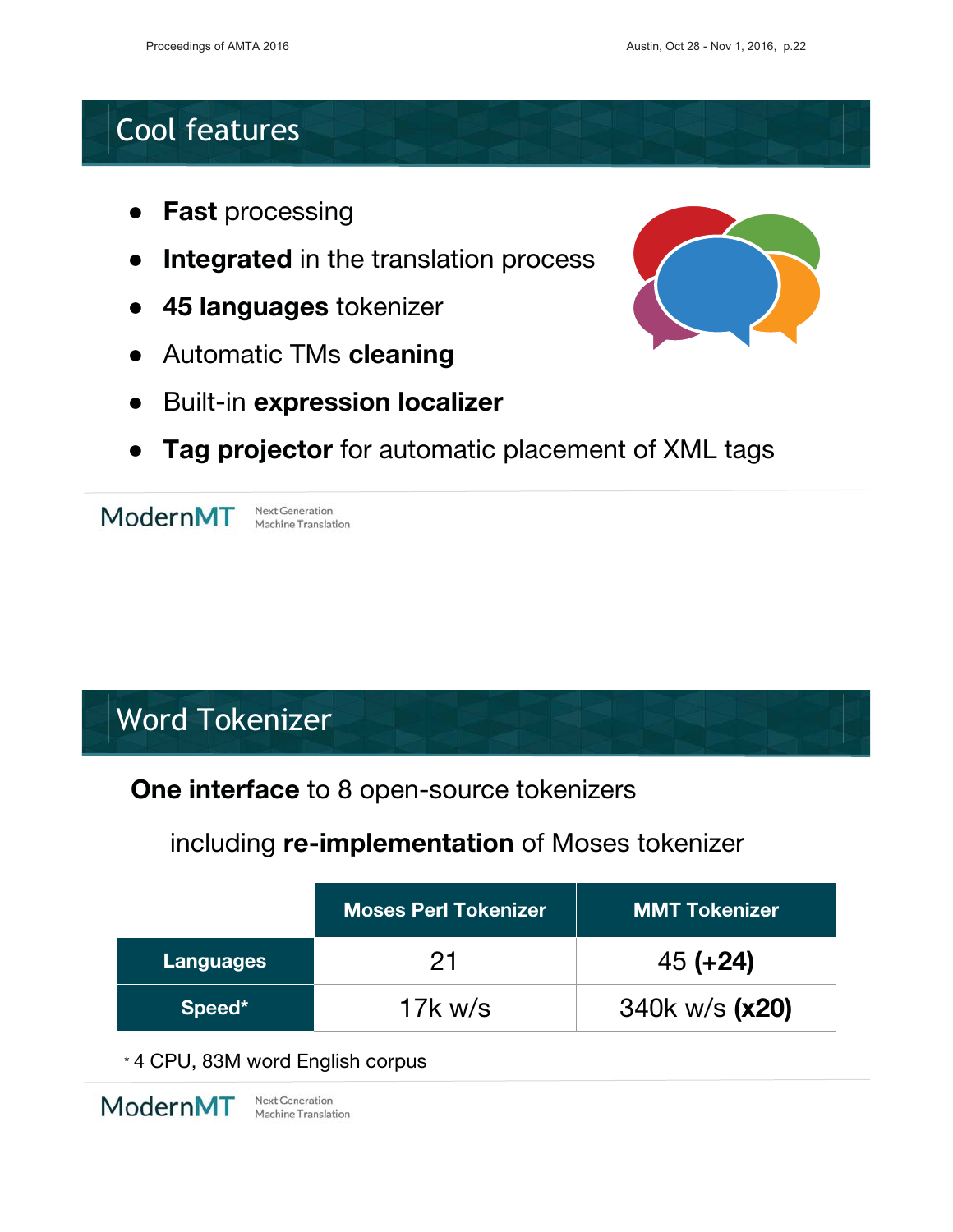### **TM Cleaning**



#### **Numeric Expressions**

Convert digits into placeholders

Translate with placeholders

Apply transformation and heuristics (for unaligned expr)



ModernMT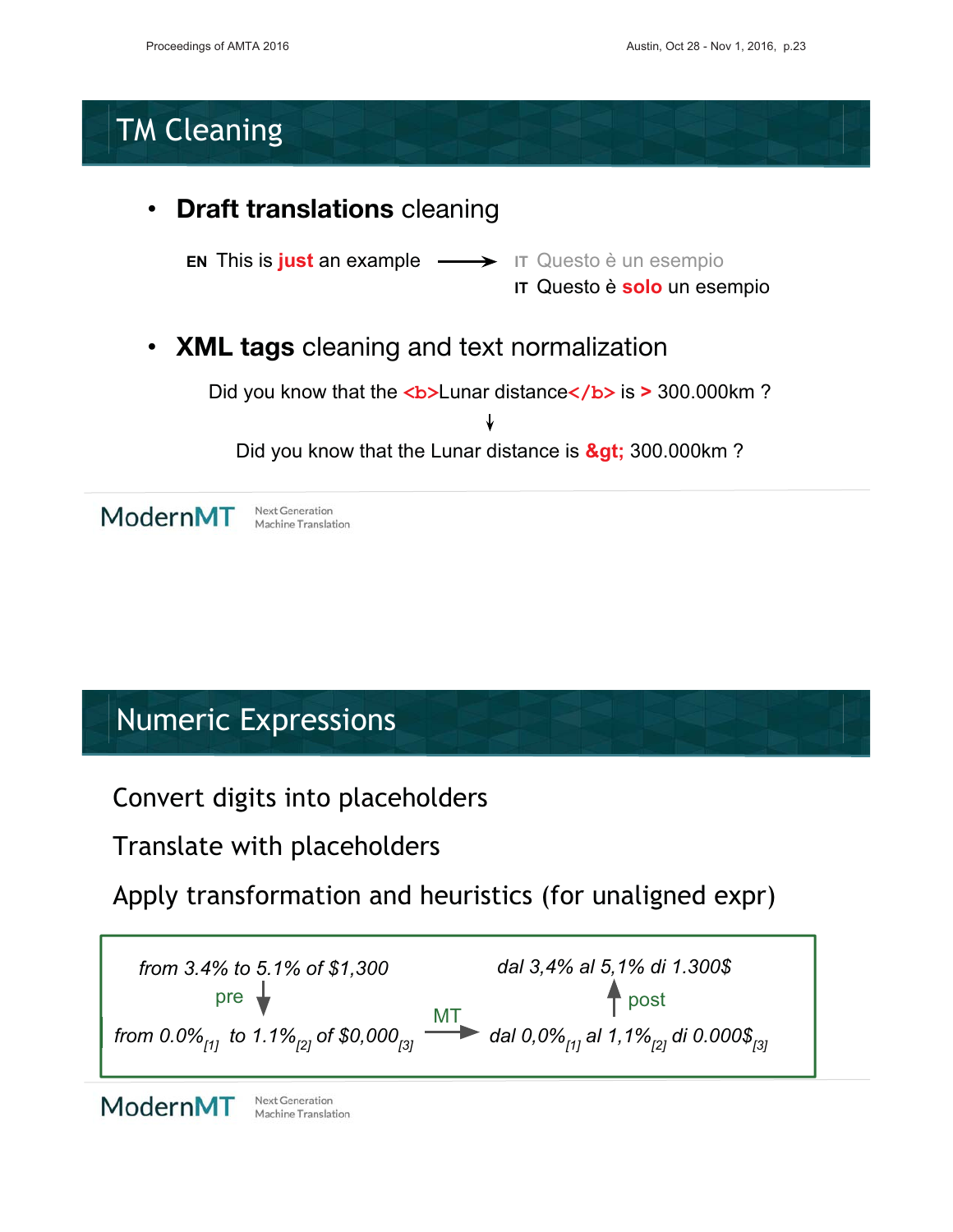Test on 65 segments

MMT better than GT

(rel. delta 25%-21%)

135 numerical expressions

### **Numeric Expressions**



#### **Tag Manager**

Identify, classify, and remove tags

Translate w/o tags

Search insertion points using alignments and heuristics

Handle opening/closing, self-closing, nested, malformed tags



ModernMT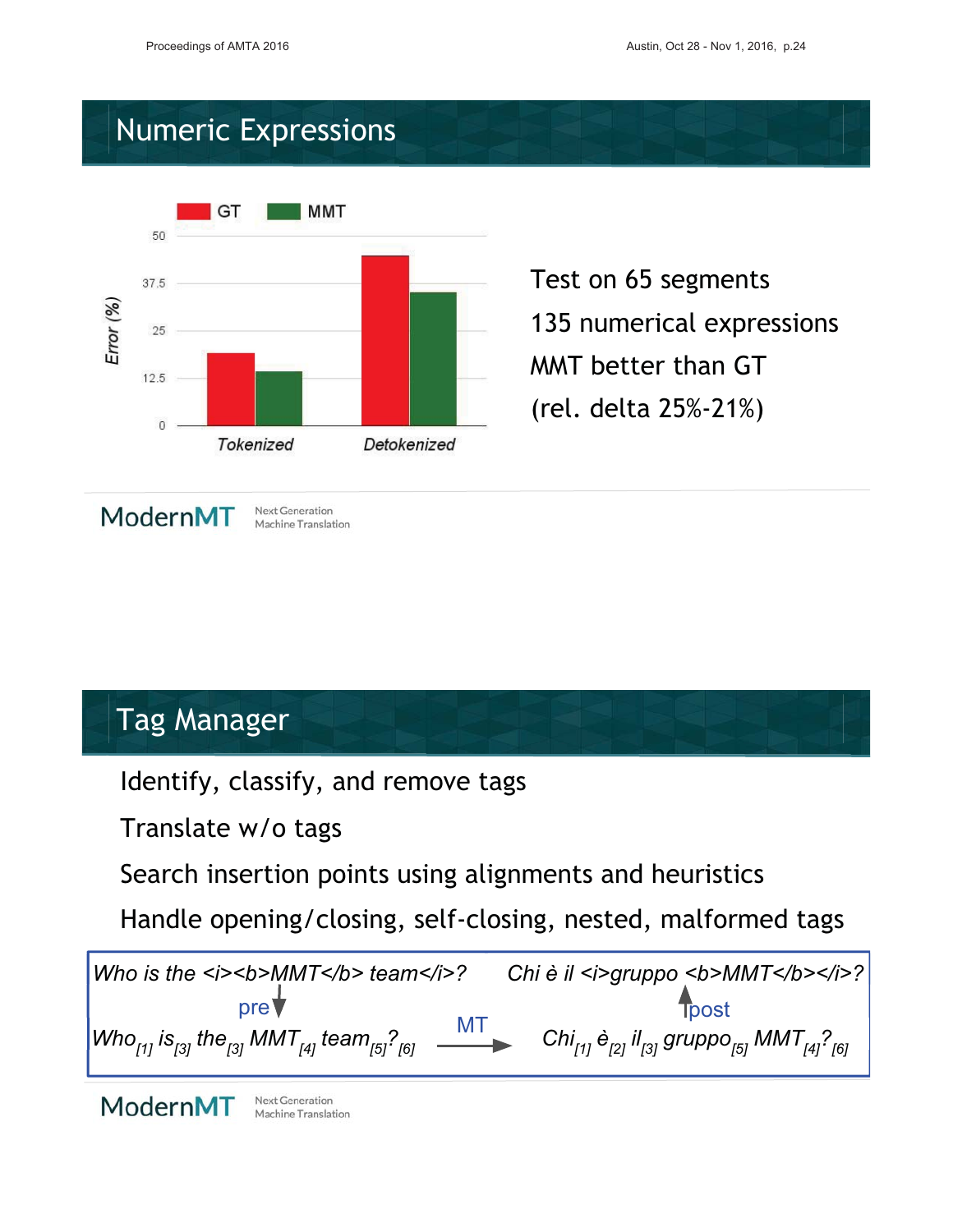# mag Manager<br>Tag Manager



Tag projection  $error < 20\%$ 

Spacing errors around tags  $<=4.2\%$ 



Next Generation Machine Translation



# **Modern MT** fiold tosting

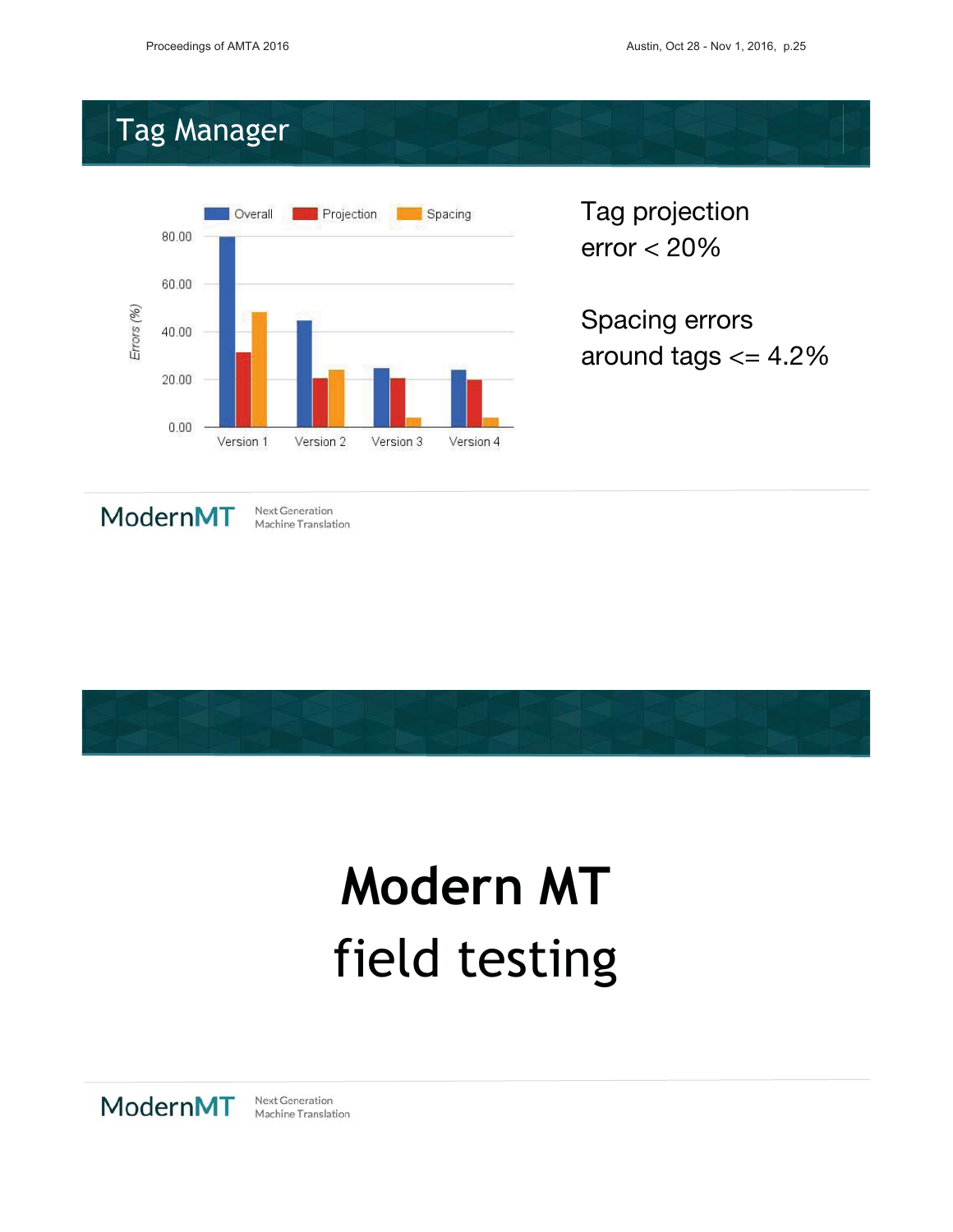### **Field testing**

#### **Real business cases:**

- Two world-class web companies  $\bullet$
- Private TMs and real documents as test data
- Compared with current state-of-the-art adaptive

### machine translation.

Two language pairs:  $EN \rightarrow IT$  and  $EN \rightarrow FR$  $\bullet$ 



**Next Generation** Machine Translation

### MS Translator Hub vs Modern MT





ModernMT